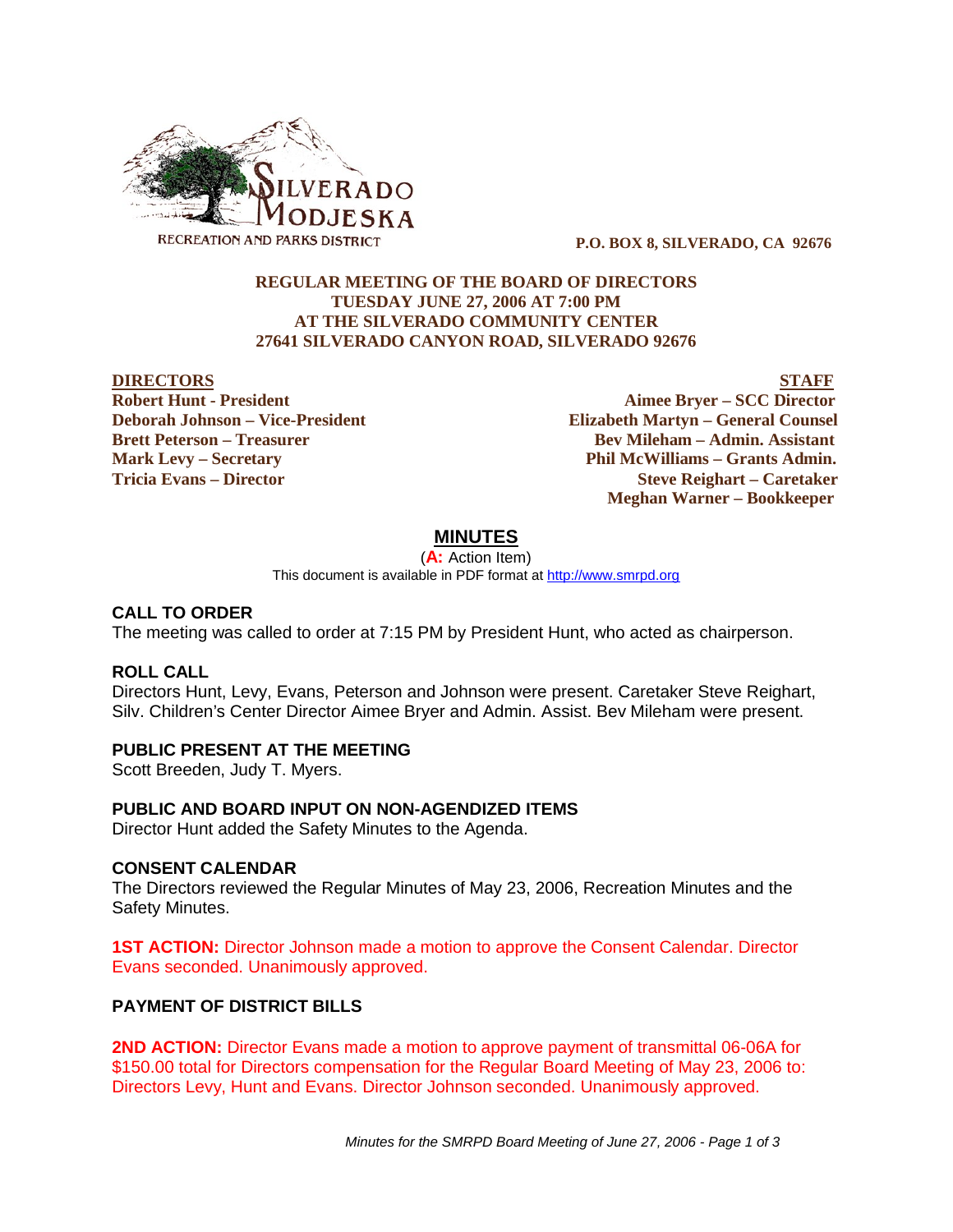**3RD ACTION:** Director Johnson made a motion to approve payment of transmittal 06-06B, District Bills, \$2,272.92 total. Director Peterson seconded. Unanimously approved 3RD ACTION: Director Johnson made a motion to approve payment of transmittal 06-06C, Grants Manager Invoice for May 2006 and Reimbursements, \$3,101.92 total. Director Levy seconded. Unanimously approved.

**4TH ACTION:** Director Peterson made a motion to add to transmittal 06-06C, \$920.00, Grants Manager invoice for May, \$4,021.92 total. Director Levy seconded. Unanimously approved. Please see 7TH ACTION

The Directors discussed a progress payment Invoice from Vargas Structures, Inc. for \$9,936.00, reviewed and approved by the Project Manager and Architect.

**5TH ACTION:** Director Peterson made a motion to pay Vargas Structures Inc \$9,936.00 from the Bank of America Account. Director Evans seconded. Unanimously approved.

## **SILVERADO CHILDREN'S CENTER**

Children's Center Director Aimee Bryer gave the Directors the monthly financials to review. She was happy to announce that the Center will be awarded the Accreditation Grant from Ameriquest, of which \$10,000 will be used for Children's Center improvements and \$5,000 for a community project at the Modjeska Community Center. They are planning to have a banner made for Susan Koch to thank her and Ameriquest for the grant. Enrollments continue to be good. The summer program is under way and two new temporary staff workers have been hired. Sinks are being repaired. Director Hunt asked the Director to have locks put on the cabinet that hold their records per the CAPRI visitation notes.

# **CARETAKERS REPORT**

Caretaker Steve Reighart is recovering from an auto accident. He is ready to get back to work. The Directors asked him to take it easy and to avoid all lifting in conjunction with his Caretaker job until he gets medical approval.

# **GRANTS ADMINISTRATORS REPORT**

Director Hunt spoke for Phil McWilliams. Permits were being pulled for the construction project at Silverado Community Center and work should begin within a week.

Measure M has a 50 to 50 chance of getting on the November ballot.

Discussed a meeting at Irvine Park July 12 that will be a chance for people to view what they expect from the revised HB&P Strategic Plan (county regional parks department).

### **OTHER DISTRICT BUSINESS**

The Board discussed payment for juggler John Whitfield to perform at the Children's Center. It was decided that his two classes would be open to the public, thereby allowing the Board to pay the fees from the Recreation account.

**6TH ACTION:** Director Levy made a motion to pay up to \$500.00 for 2 juggler presentations, that will be open to the public at the Silverado Children's Center, to be paid from the Recreation account. Director Evans Seconded. Unanimously approved.

# **FACILITIES AND SAFETY COMMITTEE MEETING REPORT**

Director Johnson reported on checking into getting a tennis court, basketball court combination at the Silverado Park. She will seek specialist help for the design. Three dead trees will be removed from the property.